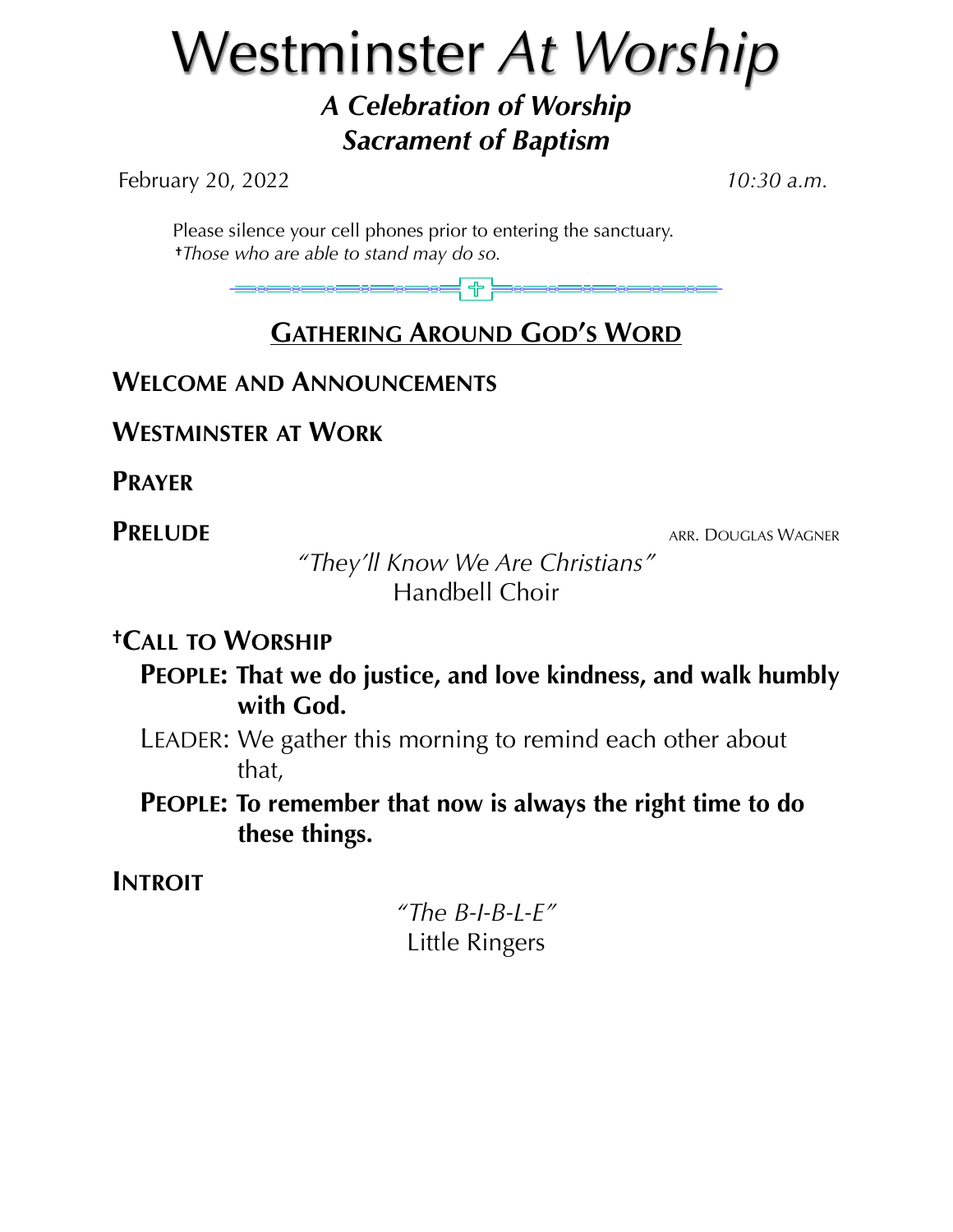# **CALL TO CONFESSION**

#### **UNISON PRAYER OF CONFESSION**

Please join me in the Prayer of Confession. Let us pray:

**Sometimes, O God, we forget people, or we toss them aside the difficult ones, the needy ones, the ones that are hard to spend time with, the ones who confront us. And sometimes when we do things like that, it's not really about the other people, but about us. We are uncomfortable, or we feel guilty, or we follow brighter, shinier people, or we worry about what will make us look good.**

**We are in such desperate need of your forgiveness. We need to be forgiven for our sin, for our mistakes, for mistaking what the world values with what you value. Help us to be better, and to see more clearly, and to care more thoroughly. In Christ we pray.**

**— A Time of Silent Confession —**

# **ASSURANCE OF PARDON**

Know that you are forgiven and thus freed to love and serve. **Alleluia! Thanks be to God. Amen.**

**HYMN** ST. COLUMBIA

*"Put Peace Into Each Other's Hands"* Chancel Choir Recording

#### **SACRAMENT OF BAPTISM**

#### **PRESENTATION**

#### **CONGREGATIONAL RESPONSE**

Do you, as members of the church of Jesus Christ, promise to guide and nurture Claire by word and deed, with love and prayer, encouraging her to know and follow Christ and to be a faithful member of this church?

**We do.**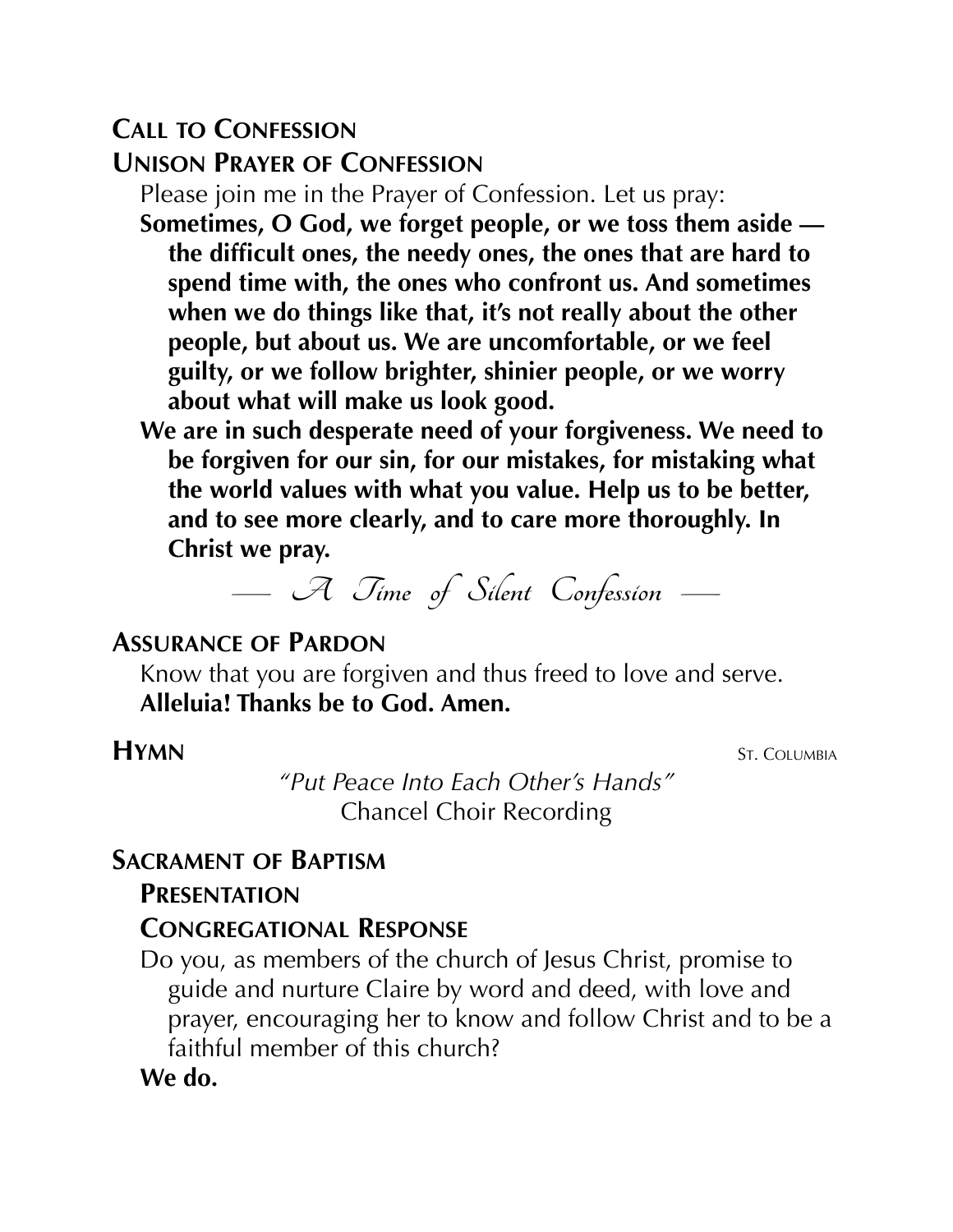# **†AFFIRMATION OF FAITH**

- LEADER: Do you believe in God, the Father almighty?
- **PEOPLE: I believe in God, the Father almighty, maker of heaven and earth.**
- LEADER: Do you believe in Jesus Christ?
- **PEOPLE: I believe in Jesus Christ, God's only Son, our Lord, who was conceived by the Holy Ghost, born of the Virgin Mary, suffered under Pontius Pilate, was crucified, died, and was buried; he descended into hell. On the third day he rose again from the dead; he ascended into heaven, he sittith at the right hand of God the Father Almighty; from thence he shall come to judge the quick and the dead.**

LEADER: Do you believe in the Holy Ghost?

**PEOPLE: I believe in the Holy Ghost, the holy catholic church, the communion of saints, the forgiveness of sins, the resurrection of the body, and the life everlasting. Amen.**

### **THANKSGIVING OVER THE WATER**

The Lord be with you. **And also with you.** Let us give thanks to the Lord our God. **It is right to give our thanks and praise.**

# **THE BAPTISM**

# **THE WELCOME**

Claire has been received in the one holy catholic and apostolic church through baptism. Let us welcome the newly baptized. **With joy and thanksgiving we welcome you into Christ's church to share with us in his ministry, for we are all one in Christ.**

**PRESENTATION OF GIFTS**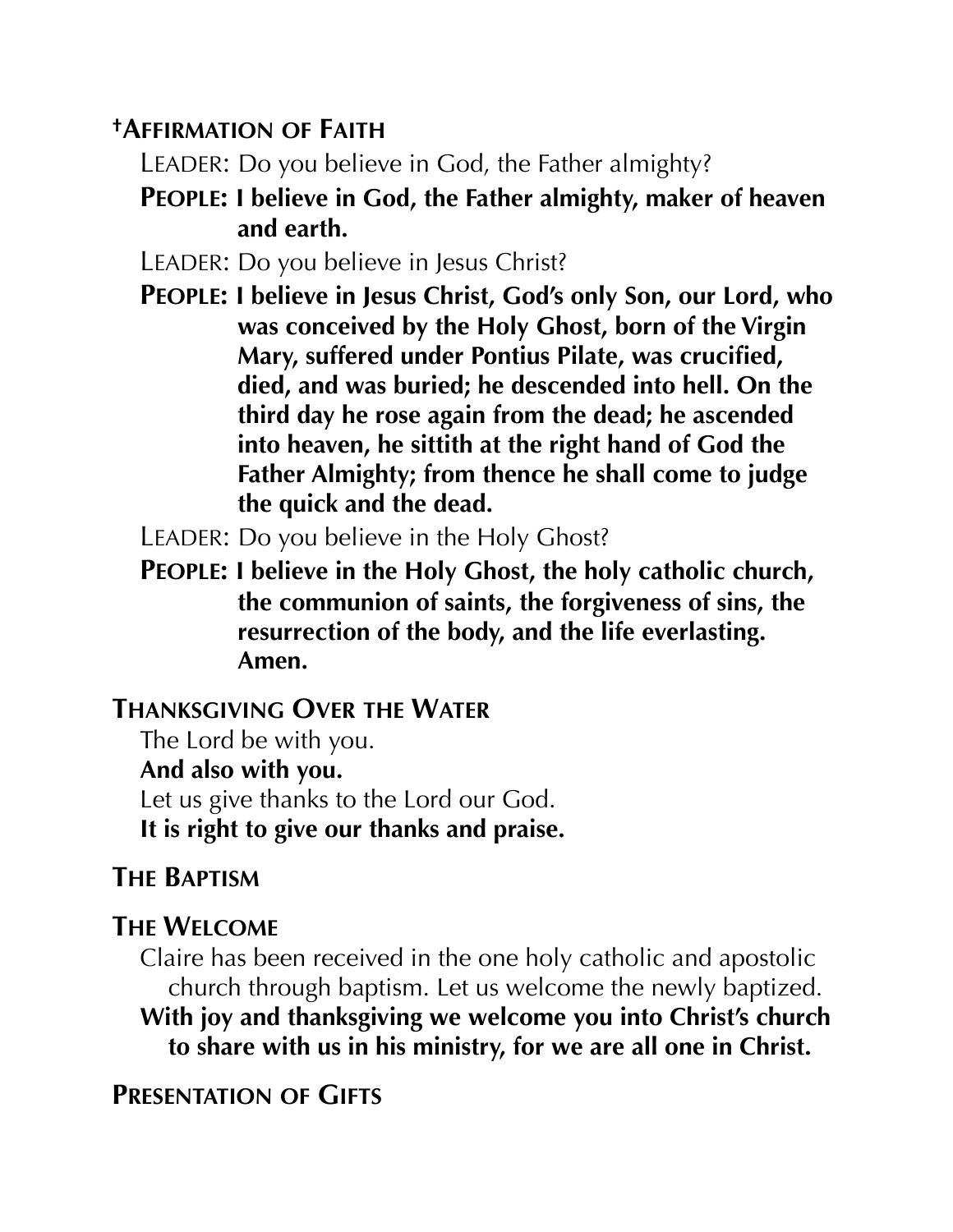**†SHARING GOD'S PEACE** The peace of the Lord be with you. **And also with you.**

#### **PROCLAIMING GOD'S WORD**

**PRAYER FOR ILLUMINATION READINGS FROM THE SCRIPTURES**

> **Hebrew Lesson Numbers 27:1-11**

> > **Epistle Lesson Acts 6:1-7**

**Gospel Lesson Luke 17:11-19**

**SERMON** 

 *"Uplift Those in Need"* Rev. Jamie Milton

#### **MOMENT FOR STEWARDSHIP**

# **OFFERING OURSELVES AND OUR GIFTS TO GOD**

**OFFERTORY** ARR. DOUGLAS WAGNER

*"Make Me a Channel of Your Peace"* Handbell Choir

### **†UNISON PRAYER OF DEDICATION**

**Like the shepherds in Bethlehem's field, like the leper healed who returned to Jesus, like the Jews and Gentiles of the early church, we praise and glorify your name, O God. You have given us more than we could have imagined! For tidings of joy, for wholeness received, for the gift of belonging, we thank you.**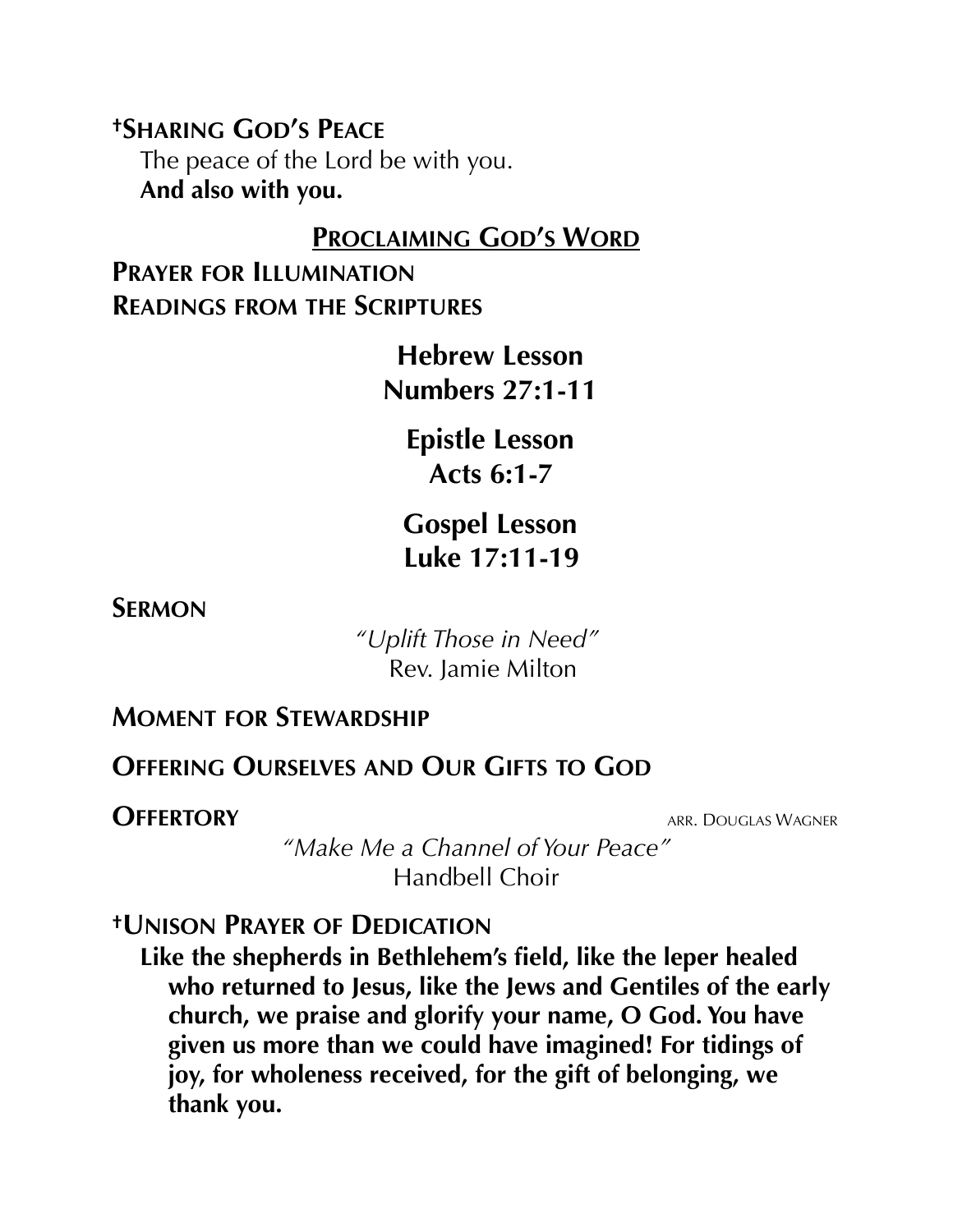**Make of us, as well as these gifts, offerings of good news to the poor, hope to the hopeless, and signs of your power to reconcile and redeem. We ask all things in the name of Christ. Amen.**

### **PRAYERS OF THE PEOPLE & THE LORD'S PRAYER**

THE LORD'S PRAYER

**PEOPLE: Our Father, who art in heaven, hallowed be thy name, thy kingdom come, thy will be done, on earth as it is in heaven. Give us this day our daily bread, and forgive us our debts as we forgive our debtors; and lead us not into temptation, but deliver us from evil. For thine is the kingdom, and the power, and the glory forever, Amen.**

### **BEING SENT WITH GOD'S WORD**

#### **HYMN OF DEDICATION** BEECHER

*"Called As Partners in Christ's Service"* Chancel Choir Recording

### **CHARGE & BENEDICTION** ADAPTED FROM PHILIPPIANS 4:8-9

**POSTLUDE** ARR. DOULAS WAGNER

*"They'll Know We Are Christians"* Handbell Choir

Liturgical texts used with permission from:

Prayer of Confession - Beth Merrill Neel, [www.holdfasttowhatisgood.com](http://www.holdfastowhatisgood.com) Feasting on the Word Worship Companion, Year A, Volume 2 (Westminster John Knox Press, 2014)

Other texts come from: *Book of Common Worship* (Westminster John Knox Press, 2018)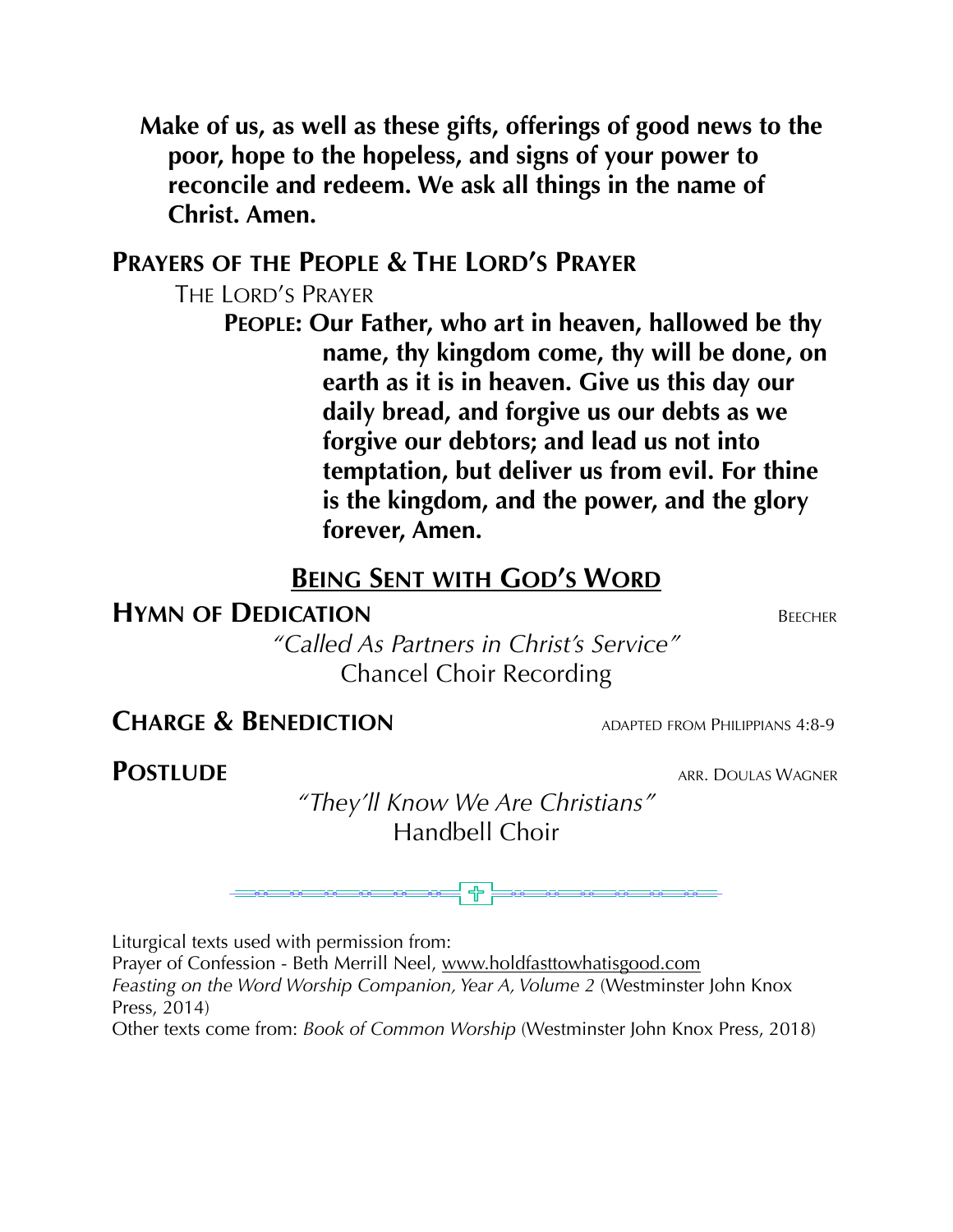MINISTERS All the People PASTOR **Rev.** Jamie Milton PARISH ASSOCIATE **Rev. Linda Williams** LITURGIST Heather Heidtman DIRECTOR OF YOUTH MINISTRY Brandi Higgins NURSERY SUPERVISOR Elaine Edwards CHOIR DIRECTOR **DAWN AUGUST 2006** Dawn Auger HANDBELL DIRECTOR Brandi Higgins ORGANIST Wendy Tally TREASURER Heidtman Heather Heidtman CUSTODIAN Harold Miller SECRETARY Judy Harrelson CCLI License #2328090

#### **ANNOUNCEMENTS FOR FEBRUARY 20, 2022**

**PRAYERS** are extended to the family and friends of Arthur Oettmeier. Arthur passed away on Monday, February 14, 2022. A private funeral service has taken place.

**FLOWERS** today are given by Kristi and Kevin Weaver in celebration of Mary Lou Higgins' 90th birthday.

**CONGRATULATIONS** to Claire Bonds, parents of Catherine and Zachary Bonds, who received the sacrament of Baptism this morning.

**HOCKEY FOR THE HOMELESS:** Rescue Ministries of Mid-Michigan is partnering with the Saginaw Spirit on Saturday, March 12 to raise much needed funds for the Samaritan Youth Shelter during the annual "Hockey for the Homeless." Westminster is a Spirit of Hope Sponsor, and therefore, we have 15 upper deck Spirit hockey game tickets to give away. The tickets are free, but they will be distributed first come, first serve. If you are interested, please contact the church office at 989-686-1360.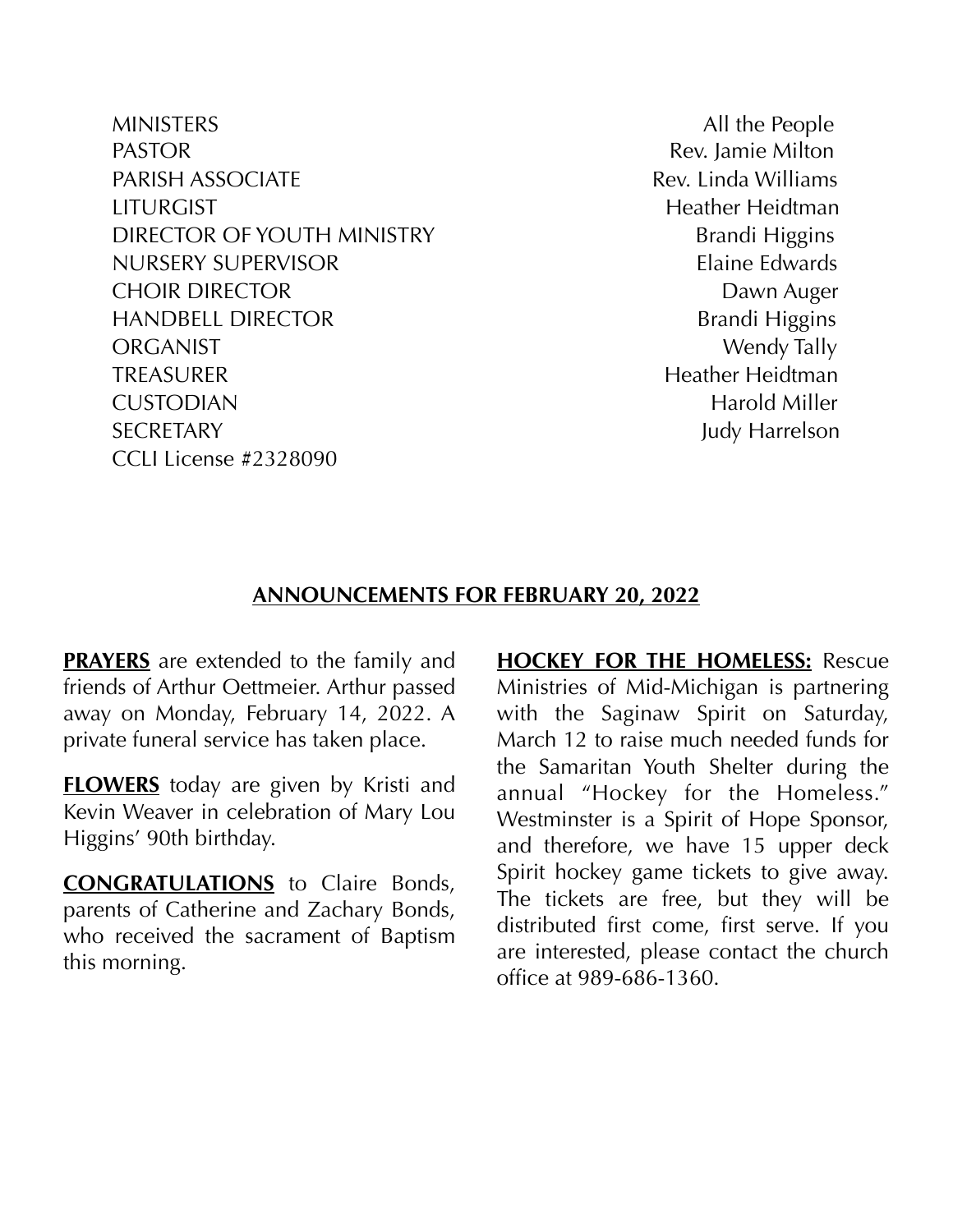**TUESDAY MOVIE GATHERING:** Join us in Fellowship Hall on Tuesday, February 22 at 1:00 p.m. for a movie gathering. We will view "I Am MLK Jr.," a featurelength documentary *"telling the story of American icon Dr. Martin Luther King, Jr. while celebrating his life from an engaging contemporary perspective structured around seminal events in the Civil Rights Movement."* Popcorn will be served!

#### **A NOTE FROM IGNITE YOUTH**

**GROUP:** Thank you to everyone who donated their time, talent, or treasures to the Soup Luncheon and Bake Sale last Sunday, February 13. We raised \$389.00 for the soup luncheon and \$345.85 for the bake sale! These funds will go toward the youth attending Triennium this summer. Thank you for your generosity!

**DEBORAH CIRCLE:** Ladies, you are invited! The Deborah Circle will meet via Zoom on Tuesday, February 22 at 7:00 p.m. Contact Karen Schoeppach at 989-684-1322 or kaysue@chartermi.net for Zoom information.

**LYDIA CIRCLE** will meet in-person on the third Thursday of the month at 1:00 p.m. in the Session room. The next meeting is March 17. We are using the *Horizons* Bible Study, *What My Grandmothers Taught Me: Learning from the Women in Matthew's Genealogy of Jesus.*

**THE WIRED WORD**, *"Where current events and faith intersect,"* takes place on Tuesdays at 10:00 a.m. via Zoom. News is inevitable — whether good or bad, but what better way to extract hope from this input than to juxtapose scriptures as tools to persevere and navigate our daily walk in Christian faith. Our weekly Wired Word gatherings allow us to reflect on the week's happenings with others who may not share our same thoughts and opinions, but are equally dedicated to thinking about and talking about how current events intersect with our faith questions and convictions. Any questions, or to receive study material and Zoom information, contact Rev. Linda at 686-1360 or parishassoc@wpcbc.org.

**ADULT BIBLE STUDY:** When we respond to Jesus' summons to "Follow me" and we choose to follow, we are committing to a lifelong apprenticeship journey one in which we will continually be formed, reformed, and transformed. Discipleship is not a skill; it's a way of life. Bible Study classes are offered at two different times to accommodate various schedules. Join us on Sundays at 9:00 a.m. in the conference room or Wednesdays at 7:00 p.m. via Zoom. The same study materials will be used at both gatherings, and are available for pick-up in the church office. See Rev. Linda or Pastor Jamie with any questions.